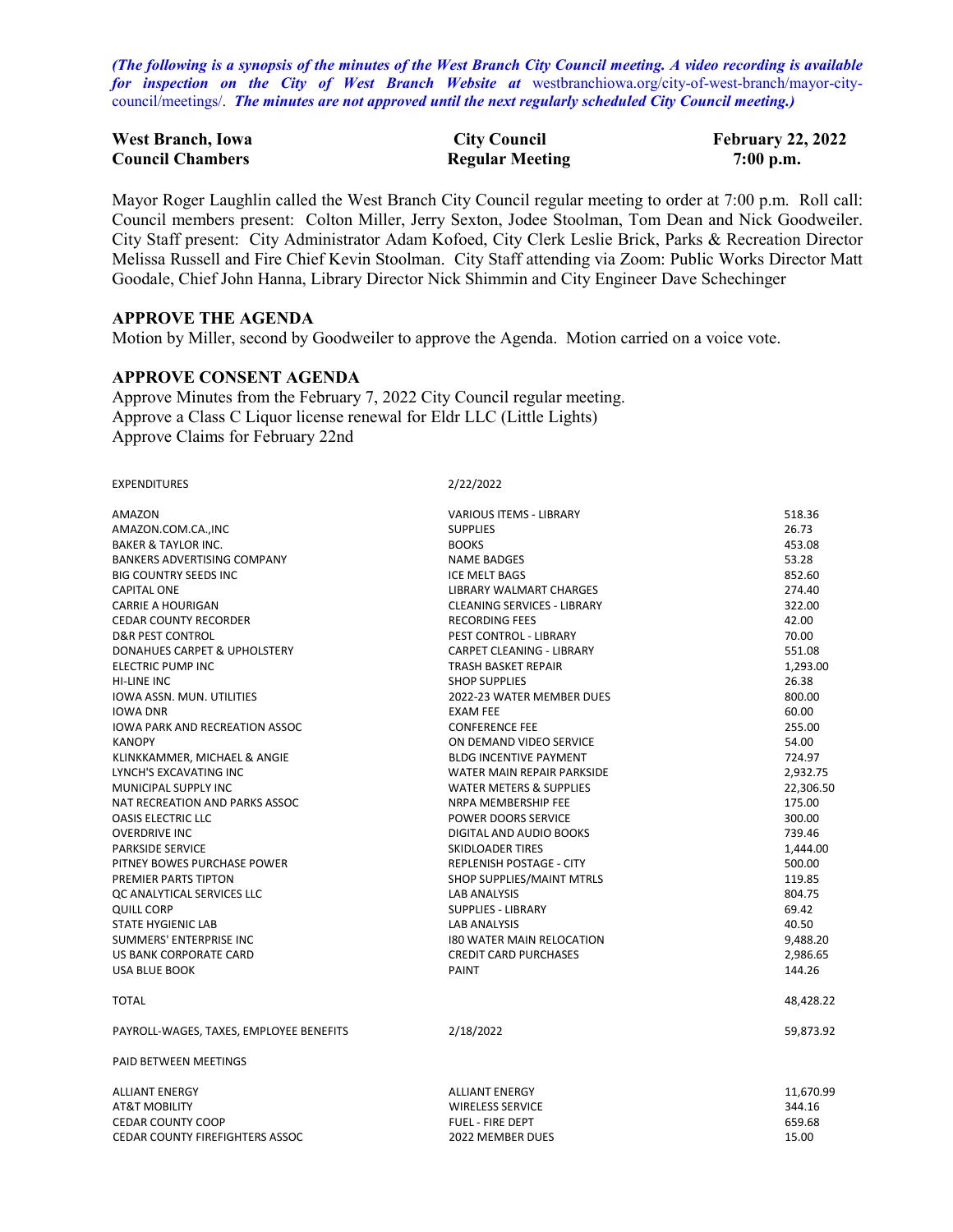| <b>CULLIGAN WATER TECH</b>      |            | <b>WATER SOFTNER SERVICE</b>       | 25.20      |
|---------------------------------|------------|------------------------------------|------------|
| ECKERMAN, RAMONA                |            | <b>BLDG INCENTIVE PAYMENT</b>      | 1,000.00   |
| <b>HEIMAN FIRE EQUIPMENT</b>    |            | <b>LEATHER BOOTS</b>               | 314.00     |
| JOHN DEERE FINANCIAL            |            | <b>SUPPLIES</b>                    | 131.08     |
| JOHNSON COUNTY MUTUAL AID ASSOC |            | 2022 JCMAA DUES                    | 77.00      |
| LINN COUNTY REC                 |            | <b>STREEET LIGHTS</b>              | 207.80     |
| <b>QUILL CORP</b>               |            | <b>OFFICE SUPPLIES</b>             | 52.14      |
| <b>TRUCK COUNTRY</b>            |            | <b>FIRE TRUCK SERVICE</b>          | 204.65     |
| <b>VERIZON WIRELESS</b>         |            | <b>VERIZON WIRELESS</b>            | 392.52     |
| <b>WEST BRANCH REPAIRS</b>      |            | <b>EXHAURST REPAIR - FIRE DEPT</b> | 28.70      |
| <b>WEX BANK</b>                 |            | <b>VEHICLE FUEL</b>                | 1,234.78   |
| <b>GLOBAL PAYMENTS</b>          |            | <b>JANUARY CREDIT CARD FEES</b>    | 783.92     |
| <b>VARIOUS VENDORS</b>          |            | UTILTY REFUNDS                     | 65.38      |
| <b>WAGEWORKS</b>                |            | <b>EMPLOYEE FLEX PLAN</b>          | 10.00      |
| <b>TOTAL</b>                    |            |                                    | 17,217.00  |
| <b>GRAND TOTAL EXPENDITURES</b> |            |                                    | 125,519.14 |
| <b>FUND TOTALS</b>              |            |                                    |            |
| 001 GENERAL FUND                | 32,623.51  |                                    |            |
| 022 TOWN HALL                   | 925.16     |                                    |            |
| 031 LIBRARY                     | 10,309.50  |                                    |            |
| 110 ROAD USE TAX                | 10,247.35  |                                    |            |
| 112 TRUST AND AGENCY            | 15,533.59  |                                    |            |
| 323 I-80 WEST, WATER MAIN RELOC | 9,488.20   |                                    |            |
| 600 WATER FUND                  | 36,991.32  |                                    |            |
| 610 SEWER FUND                  | 9,390.51   |                                    |            |
| 950 BC/BS FLEXIBLE BENEFIT      | 10.00      |                                    |            |
| <b>GRAND FUND TOTAL</b>         | 125.519.14 |                                    |            |

Brick stated for the record that the liquor license for Eldr LLC should be a Class C liquor license, not a Class E. Stoolman asked if more detail could be provided on credit card purchases.

Motion by Sexton second by Dean to approve the Consent agenda. AYES: Sexton, Dean, Miller, Goodweiler, Stoolman. NAYS: None. Motion carried.

#### **PRESENTATIONS / COMMUNICATIONS / OPEN FORUM**

Eagle Scout Project – Jeremy Budreau, West Branch Boy Scout Troop 156, presented his ideas to the Council for his Eagle Scout Project. Budreau would like to build and install bag boards at Wapsi Creek Park and two horse shoe pits at Beranek Park. Parks & Recreation Director Melissa Russell confirmed that Budreau had reached out to her last year and they had been working together to come up with a suitable project that would enhance the parks. Russell also said that Budreau presented his ideas to the Parks & Recreation Commission and they had no objections to the project. When asked how the project would be paid for, Budreau said he raised approximately \$3000 from businesses, family and from various fund raisers. Miller questioned the safety of horse shoes and pondered if the area should be fenced to prevent injuries. Russell, Budreau and Public Works together to find appropriate areas for each activity. Russell added that with any park amenity, signage is posted regarding liability of the city. Dean thanked Budreau for his hard work on the project and the other Council members supported the project as well.

## **PUBLIC HEARING / NON-CONSENT AGENDA**

Third Reading Ordinance 790 – Amending Title "Traffic and Vehicles" Chapter 65 "Stop or Yield Required". / Move to action.

#### **ORDINANCE 790**

**AN ORDINANCE AMENDING TITLE "TRAFFIC AND VEHICLES" CHAPTER 65 "STOP OR YIELD REQUIRED".**

**WHEREAS**, the West Branch City Council finds it in the best interest of the residents of West Branch to have yield signs installed on Cookson Drive at its intersection with South First Street, on Greenview Court at its intersection with Greenview Drive, on Greenview Drive southern loop westbound lane at its intersection with Greenview Drive, on Greenview Circle at its intersection with Greenview Drive and the southbound portion of the traffic circle on Greenview Circle at its intersection with Greenview Drive in order to provide for the safety of the West Branch Community.

#### **NOW, THEREFORE, BE IT ORDAINED,** by the City Council of the City of West Branch, Cedar County, Iowa:

**Section 1: Amendment.** The Code of Ordinances is hereby amended by the City Council of West Branch, Iowa by adding the following new subsections to Title, "TRAFFIC AND VEHICLES", Chapter 65, "STOP OR YIELD REQUIRED", Section 65.03, YIELD REQUIRED. *(Insert after current subsection)*

Cookson Drive at its intersection with South First Street.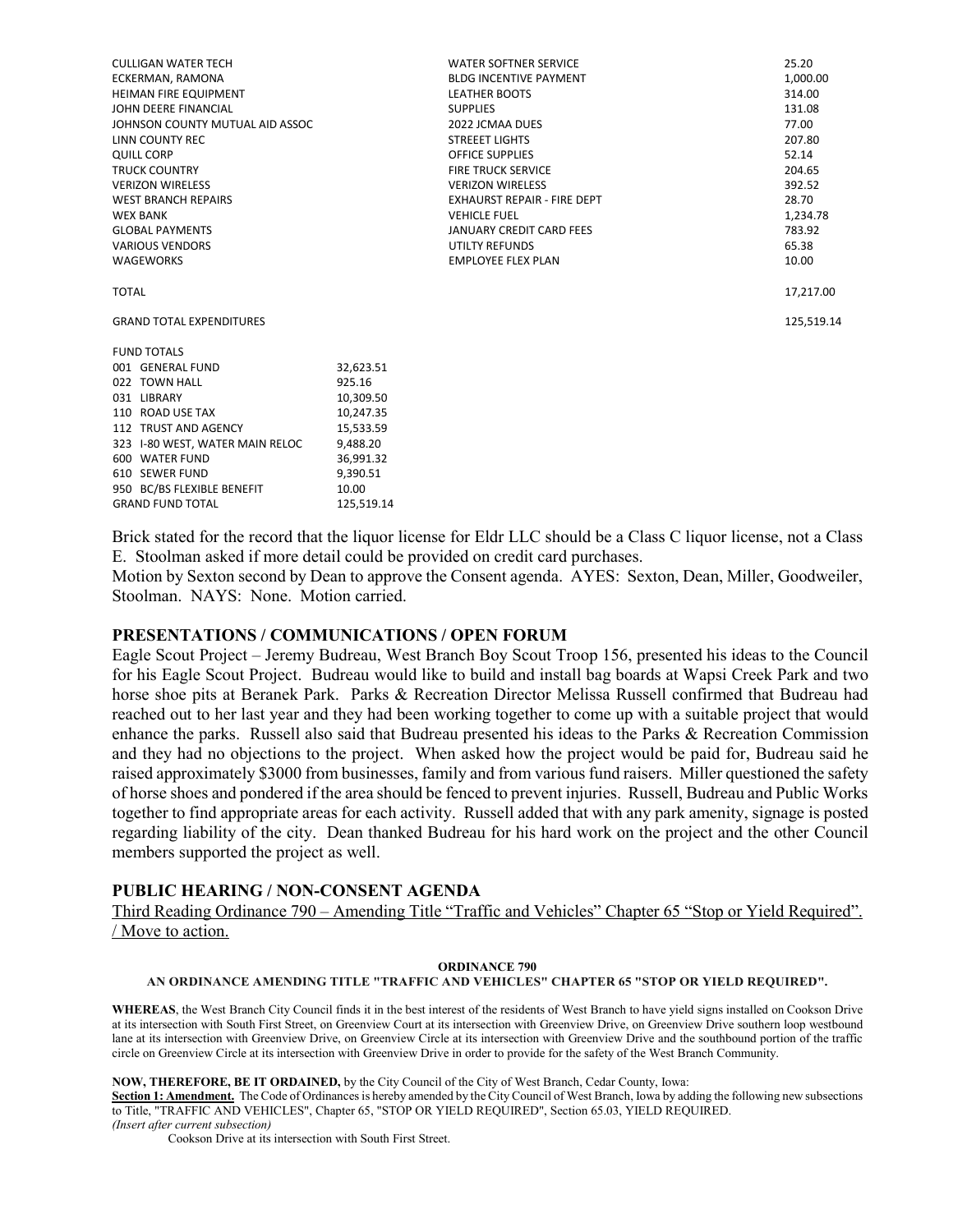*(Insert after current subsection)*

Greenview Court at its intersection with Greenview Drive.

*(Insert after current subsection)*

On the westbound lane of the southern portion of Greenview Drive at its intersection with Greenview Drive.

*(Insert after current subsection)* Greenview Circle at its intersection with Greenview Drive.

*(Insert after current subsection)*

Greenview Circle southbound portion of the traffic circle at its intersection with Greenview Drive.

Renumber all remaining subsections after these changes.

Section 2. Conflicts. All ordinances or parts of ordinances not specifically provided for and in conflict with the provisions of this ordinance are hereby repealed.

**Section 3. Adjudication.** If any section, provision, or part of this ordinance shall be adjudged to be invalid or unconstitutional, such adjudication shall not affect the validity of the ordinance as a whole or any section, provision or part thereof not adjudged invalid or unconstitutional. **Section 4. Effective Date.** This ordinance shall be in full force and effect after its passage, approval and publication as required by law.

#### \*\*\*\*\*\*\*\*\*\*\*\*\*\*\*\*\*\*\*\*

#### **Passed and approved this 22nd day of February, 2022**

| First Reading:  | January 18, 2022  |
|-----------------|-------------------|
| Second Reading: | February 7, 2022  |
| Third Reading:  | February 22, 2022 |

Roger Laughlin, Mayor

ATTEST:

Leslie Brick, City Clerk

No Comments.

Motion by Sexton, second by Goodweiler to approve third reading of Ordinance 790. AYES: Sexton, Goodweiler, Stoolman, Dean, Miller. NAYS: None. Motion carried.

Second Reading Ordinance 791 – Rezoning an approximate 7.92-acre parcel from R-1 Residential District to R-2 Residential District. / Move to action.

Chris Kofoed, co-owner of The Meadows Development Inc. informed the Council that he spoke with the realtor for the potential buyer of the lots that the Council had requested that the zero-lots dwellings look different in color and style to add variety. Kofoed said the builder had no problem with alternating units to provide a more cohesive look.

Motion by Dean, second by Miller to approve second reading of Ordinance 791. AYES: Dean, Miller, Stoolman, Sexton, Goodweiler. NAYS: None. Motion carried.

Public Hearing – Proposed Property Maximum Tax Levy for FY2023

Laughlin opened the public hearing at 7:12 p.m. There were no public comments. Laughlin closed the public hearing at 7:13 p.m.

Resolution 2022-13 – Approving the Maximum Property Tax Levy for Fiscal Year 2023. / Move to action.

Kofoed clarified for the Council and public the purpose of the maximum property tax levy is to create transparency with nonvoter approved tax levies and non-debt levies. It is also intended to require the city to hold two public hearings one explaining, the new property levy dollars asked and why, and the budget which incorporates all property tax levies, fees, and other funding sources.

The property tax levy is the total number of property dollars. It is estimated at roughly \$1.7 million dollars which is a 5.4% increase from last year. It does not mean taxes are going up by 5% since the levy includes new properties and increased assessed values. The total tax rate, which includes all levied taxes is roughly increasing at no more than 2%. Due to growth, the property levy can fluctuate greatly, Marion is 7%, Tipton 7%, Solon is at 9%, and Iowa City was 0%, but it does not mean the city is raising or lowering the tax rate.

The purpose for the 5.4% levy ask is to increase the town hall's revenue from \$10,000 to \$20,000 so that it may break even or produce a small number of savings for future renovations. In the budget work sessions, council expressed interest in Town Hall to at least break even. One unexpected item that hit the levy dollar ask hard was our general liability insurance. ICAP has seen significant increases in the past year, in which staff tried to project last fiscal year, but it was not enough.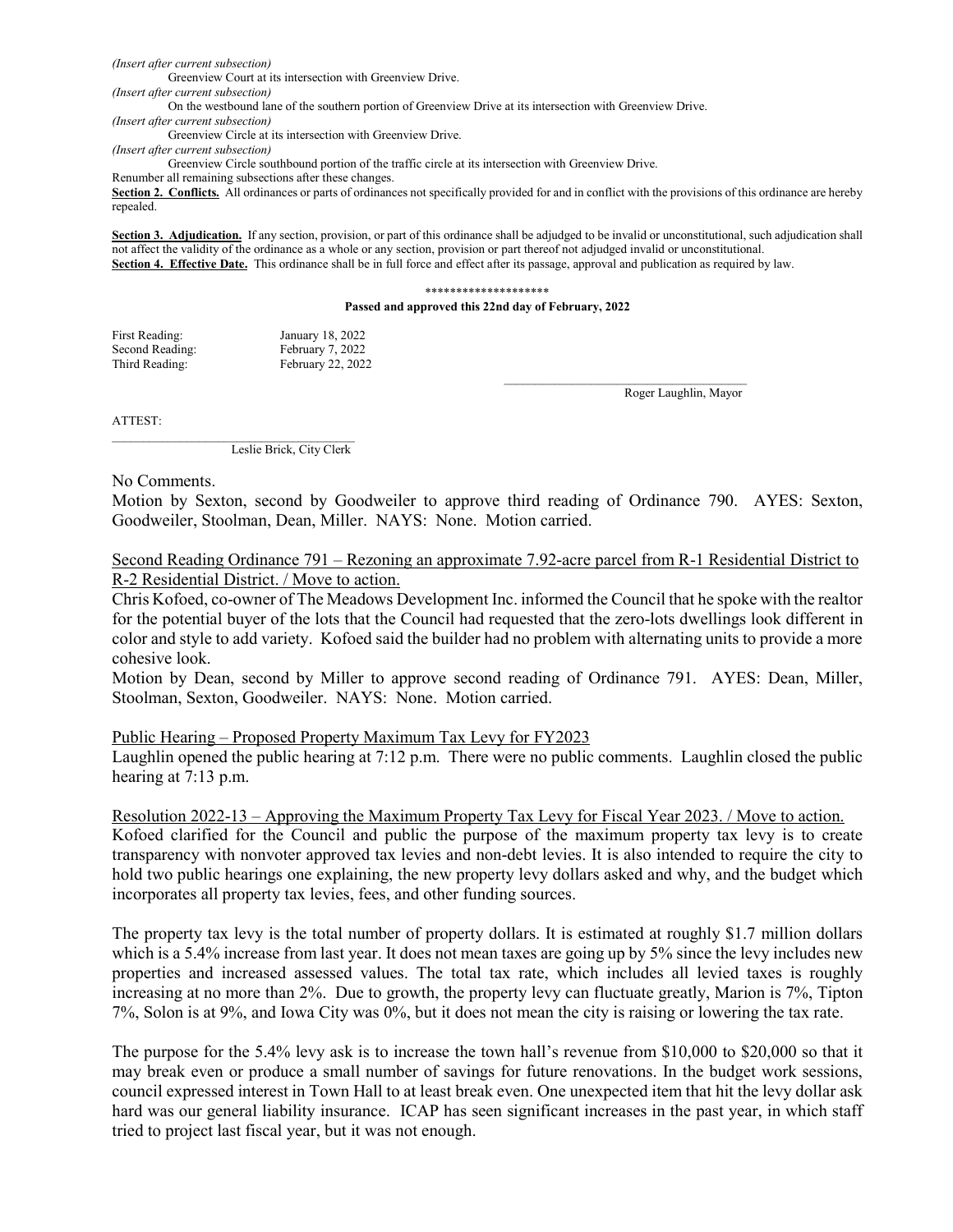The property tax rate, which includes debt and voter approved levies, is projected to increase roughly \$.25/1000 which is roughly a \$12 increase for most homes in West Branch. Since staff is still new we are still getting feedback from our colleagues but there is a possibility the exact levy rate could not increase more than the \$2- \$5 range as discussed in the second budget work session.

Motion by Dean, second by Sexton to approve Resolution 2022-13. AYES: Dean, Sexton, Miller, Goodweiler, Stoolman. NAYS: None. Motion carried.

Resolution 2022-14 – Approving Pay Estimate 2 (final) for the I-80 Water Main Relocation, West Branch, Iowa Project. / Move to action.

Motion by Miller, second by Goodweiler to approve Resolution 2022-14. AYES: Miller, Goodweiler, Dean, Stoolman, Sexton. NAYS: None. Motion carried.

Resolution 2022-15 – Approving a Professional Services Agreement with Impact 7G to prepare and submit an application for funding in the amount of \$500,000 to the Iowa Finance Authority. / Move to action.

Kofoed introduced this item to the Council at the February 7<sup>th</sup> meeting and the Council agreed it worth moving forward with.

Motion by Miller, second by Goodweiler to approve Resolution 2022-15. AYES: Miller, Goodweiler, Stoolman, Sexton, Dean. NAYS: None. Motion carried.

Resolution 2022-16 – Approving an amendment to the certain purchase agreement with Duston Anderson. / Move to action.

Kofoed explained that Anderson requested (as the seller) to use the real property as part of a tax-free exchange pursuant to Section 1031 of the Internal Revenue Code. The Council had no objections to the request to amend the purchase agreement.

Motion by Miller, second by Goodweiler to approve Resolution 2022-16. AYES: Miller, Goodweiler, Dean, Stoolman, Sexton. NAYS: None. Motion carried.

## Resolution 2022-17 – Approving various contracts for Hoover's Hometown Days 2022 in the amount of \$2843.29. / Move to action.

No comments.

Motion by Miller, second by Goodweiler to approve Resolution 2022-17. AYES: Miller, Goodweiler, Sexton, Stoolman, Dean. NAYS: None. Motion carried.

## Discussion – West Branch Dog Park and Animal Classifications

Kofoed said he was informed of a 2021 issue with an animal classification where the owners appealed the Police Chief's decision. The matter went to the Animal Control Appeal Board where the classification was upheld, but the question of banning the dog from the West Branch Dog Park was discussed. The Board decided that the dog in question would be allowed to visit the dog park with no restrictions. The current dog park rules state that "vicious, dangerous or aggressive" dogs are not allowed in the dog park, which in conflict with the Level 3 Classification this dog was given. Kofoed asked for direction from the Council on if the matter should be revisited or let go. The Council agreed that the Board should have the authority to make final decisions regarding such appeals and that is where it should end. Kofoed said Chief Hanna is researching what authority the Animal Control Appeal Board should have and if the city code needs to be amended.

## Discussion – Fire Department internal loan proposal

Fire Chief Stoolman approached the council with his proposal to purchase a Pierce Velocity PUC Tanker truck on July 1<sup>st</sup>. Stoolman said the fire department will have saved \$635,000 in their set aside account by July 1<sup>st</sup>, but short of the \$846,000 needed for the purchase. Stoolman anticipates getting \$75,000 from the sale of the current truck which will be sold when the new truck arrives in 2024 and proposed the city 'loan' the fire department the difference. Stoolman also was advised earlier this week that the price is going up another 7% on May 1<sup>st</sup>, so he is under the gun to make something happen to try to save the fire department money. Kofoed said he did some checking with the city's bond attorney and that the city could 'borrow' for it, or as an